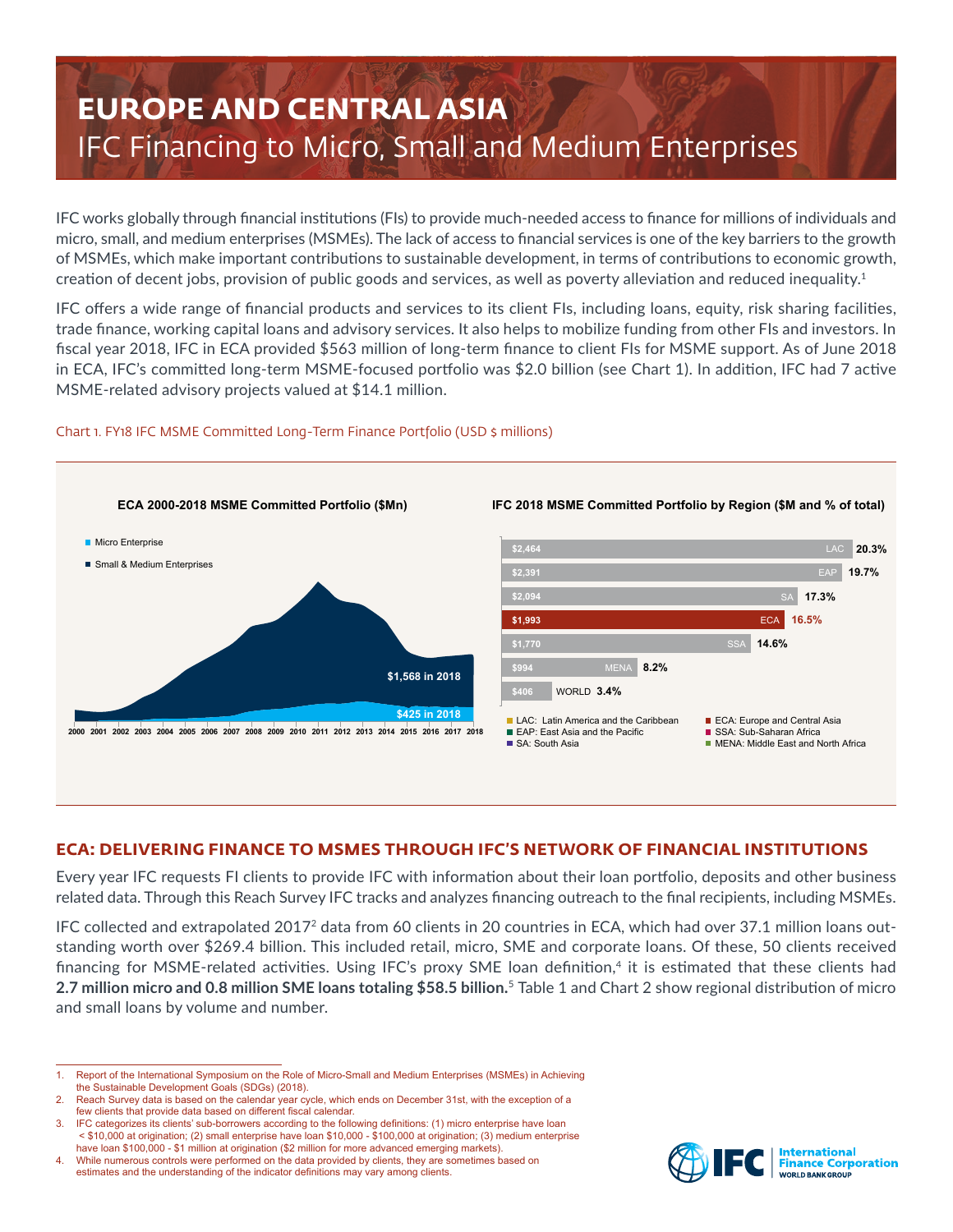

### Table 1: IFC FI Clients' Micro and SME Outstanding Loan Portfolio by Region, 2017

| <b>Region</b>                   | <b>Micro Loans</b> |             | <b>SME Loans</b> |             | <b>MSME Loans</b> |             |
|---------------------------------|--------------------|-------------|------------------|-------------|-------------------|-------------|
|                                 | # Millions         | \$ Billions | # Millions       | \$ Billions | # Millions        | \$ Billions |
| East Asia and the Pacific       | 11.21              | 31.51       | 5.05             | 178.19      | 16.26             | 209.69      |
| <b>Europe and Central Asia</b>  | 2.68               | 5.94        | 0.85             | 52.56       | 3.53              | 58.51       |
| Latin America and the Caribbean | 12.08              | 12.41       | 1.55             | 90.62       | 13.63             | 103.03      |
| Middle Fast and North Africa    | 1.15               | 0.81        | 0.04             | 5.10        | 1.19              | 5.91        |
| South Asia                      | 24.58              | 21.71       | 0.65             | 27.96       | 25.23             | 49.68       |
| Sub-Saharan Africa              | 2.72               | 1.47        | 0.19             | 10.32       | 2.91              | 11.79       |
| <b>Total Loans</b>              | 54.42              | 73.86       | 8.32             | 364.75      | 62.74             | 438.60      |

### Chart 2: IFC FI Clients' Micro and SME Outstanding Loan Portfolio Distribution (%), 2017



# **FOSTERING ECONOMIC GROWTH AND SOCIAL WELFARE: THE ESTIMATED IMPACT ON SME JOB CREATION**

According to IFC's in-house econometric model, every million dollars loaned to SMEs in developing countries created an estimated average of 16.3 additional permanent jobs over two years, when compared to firms that did not have access to finance.5 In addition to the Reach Survey data, this model uses primary data collected by IFC during SME surveys and the World Bank Enterprise Survey data. Extrapolating IFC's estimate to its own client financial institutions suggests that in 2017, due to their SME lending activities, the availability of financing resulted in the creation of about 507,000 to 804,000 thousand additional permanent jobs in Europe and Central Asia (see Table 1 and Chart 3).

5. Job creation estimates capture the number of additional permanent jobs added by SMEs only who receive financing, compared to similar SMEs who do not have access to financing. The model relies on the growth of the SME loan portfolio as the key input. The range is based on different assumptions about loan disbursement.

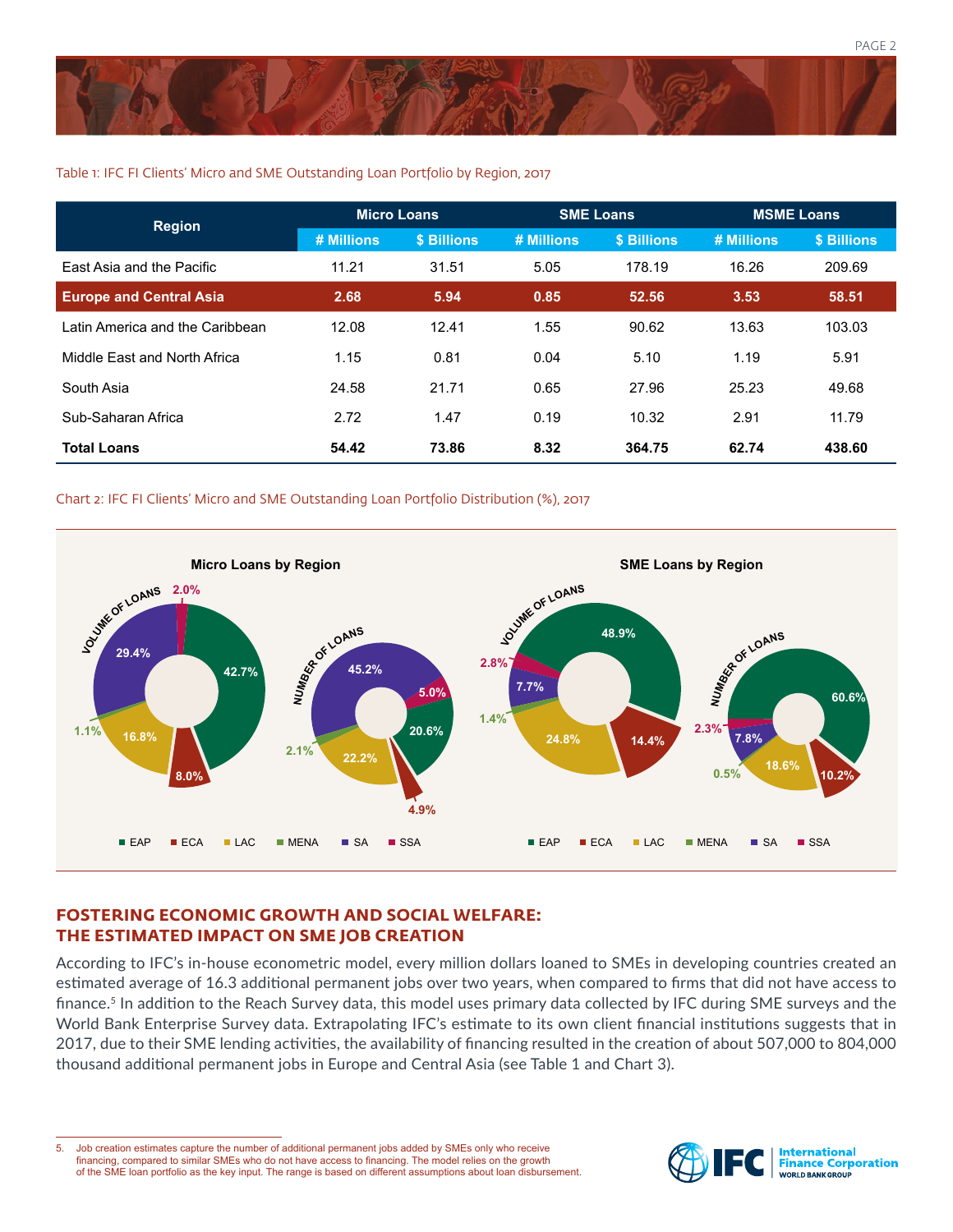

#### Chart 3. SME Jobs Created in 2017 ('000s)



# **ECA: AN OVERVIEW OF OUTCOMES FOR IFC ENGAGEMENTS: MICROFINANCE AND SME**

IFC places its MSME clients in two categories: FIs supported by IFC in the area of microfinance – clients with microfinancefocused engagements; and FIs supported by IFC in the area of SME financing – clients with SME-focused engagements.

In 2017, IFC collected or extrapolated data from 12 microfinance and 32 SME-focused engagements in ECA. SME-focused clients funded about 29.5 percent of the total number of micro loans representing 31.7 percent of the total funding for the microenterprises. Likewise, the microfinance focused clients actively crossed over to SME with 41.1 percent of the number of SME loans and 31.4 percent of the total volume.

In addition, 50.0 percent of clients with microfinance-focused engagement and 28.9 percent of clients with SME-focused engagement received advisory services.

Table 3: SME-Focused Engagements in ECA7

|                     | Outstanding<br><b>Loan Portfolio</b> |             | <b>Average</b><br><b>Loan Size</b> | <b>NPLs</b> |                     | <b>Outstanding</b><br><b>Loan Portfolio</b> |                        | <b>Average Loan</b><br><b>Size</b> | <b>NPLs</b> |
|---------------------|--------------------------------------|-------------|------------------------------------|-------------|---------------------|---------------------------------------------|------------------------|------------------------------------|-------------|
| Loan<br><b>Type</b> | # Millions                           | \$ Billions |                                    | %           | Loan<br><b>Type</b> |                                             | # Millions \$ Billions | \$                                 | $\%$        |
| Micro               | 1.9                                  | 4.0         | 2.135.9                            | 8.8%        | Micro               | 0.8                                         | 2.0                    | 2.406.4                            | 8.4%        |
| <b>SME</b>          | 0.3                                  | 14.4        | 45.679.8                           | 5.2%        | <b>SME</b>          | 0.5                                         | 38.1                   | 71.985.4                           | 5.2%        |
| <b>Total</b>        | 2.2                                  | 18.4        | 8,436.7                            | 5.9%        | <b>Total</b>        | 1.3                                         | 40.1                   | 29,880.7                           | 5.4%        |

#### Table 2: Microfinance-Focused Engagements in ECA<sup>6</sup>

Notably, the portfolios of micro and SME-focused engagements were similar in terms of loan performance. The non-performing loan levels in Micro finance business are much higher than that in SME finance business – 3.6 and 3.2 percentage higher in microfinance-focused engagements and SME-focused engagements respectively.

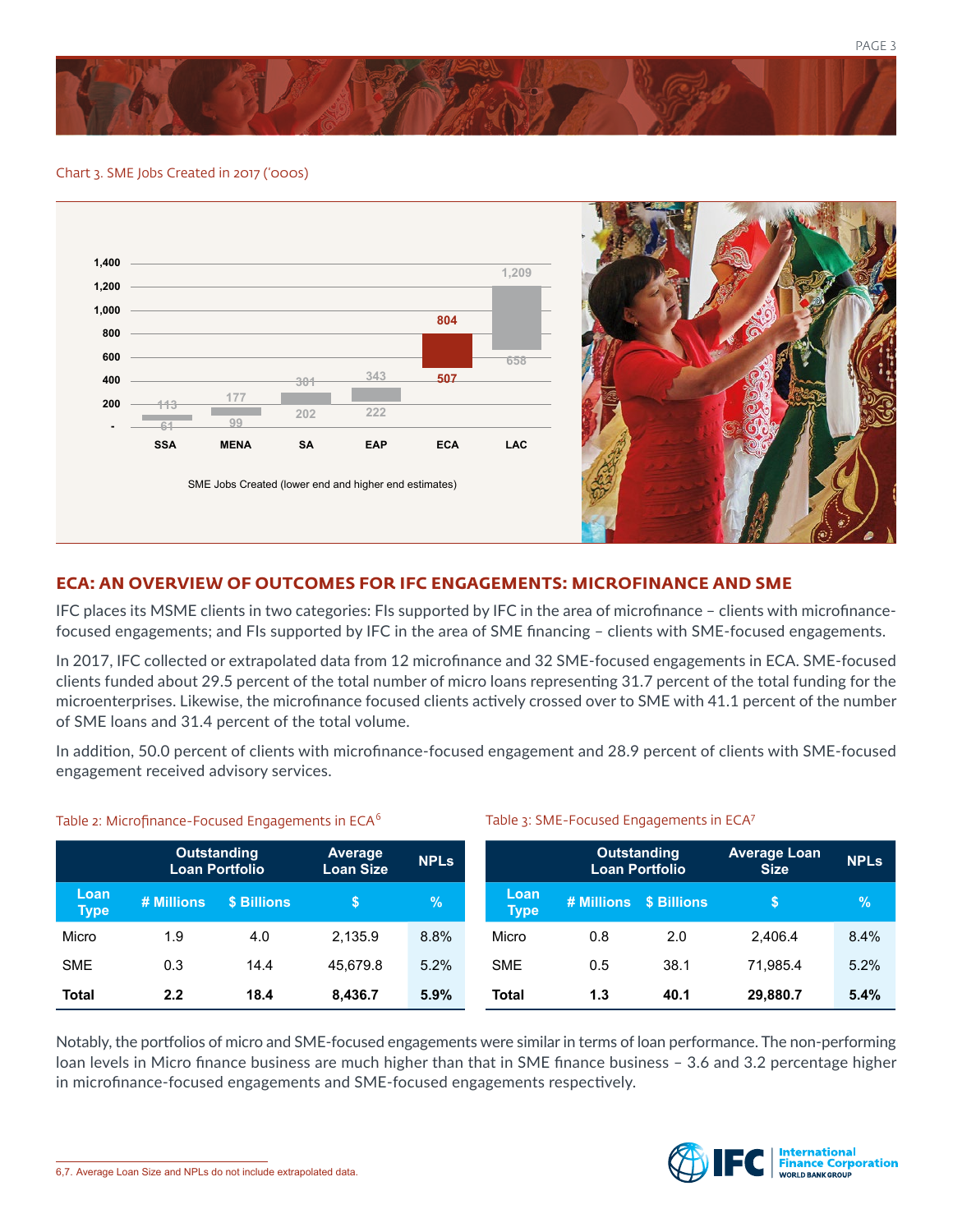

## **ECA: IFC CLIENTS' LOANS TO WOMEN AND WOMEN-OWNED MSMEs**

Gender equality is a fundamental condition for a prosperous and sustainable world; however, in many countries women have lower access to education, employment, business opportunities and financial services, as well as unequal social status and rights. The annual estimated credit gap for women-owned SMEs is about \$1.7 trillion.<sup>8</sup>

To address this challenge, IFC launched in 2012 Banking on Women Program that promotes financing for womenowned SMEs. In addition, recently IFC requested clients to report on their loan portfolios to women-owned enterprises. In 2017, 25 IFC FI clients provided data for micro loans to women while 28 FI clients provided SME loans to women data. These clients provided 23.7 percent of total micro loans by number to women, and 11.6 percent of total SME loans by number to women-owned firms<sup>9</sup> (see Table 4). Non-performing loans of the women borrowers were lower comparing to overall Micro loan NPLs (see Tables 4 and 3).

#### Table 4: ECA: IFC FI Clients' Loans to Women and Women-owned MSMEs

|            | Number of<br><b>Loans to Women</b> | 'Total Volume of <sub>'</sub><br><b>Loans to Women</b> | Number of<br>Loans to Women | <b>Total Volume of</b><br><b>Loans to Women</b> | <b>NPLs (Loans</b><br>to Women) | <b>NPLs (All</b><br>Loans) |
|------------|------------------------------------|--------------------------------------------------------|-----------------------------|-------------------------------------------------|---------------------------------|----------------------------|
| Loan Type  | # '000                             | <b>\$ Millions</b>                                     | % Of total                  | % Of total                                      | %                               | $\%$                       |
| Micro      | 247.5                              | 316.4                                                  | 23.7%                       | 17.1%                                           | 4.6%                            | $9.6\%$                    |
| <b>SME</b> | 46.1                               | 1.521.7                                                | 11.6%                       | $9.0\%$                                         | $8.0\%$                         | 6.7%                       |

# **ECA: HISTORICAL GROWTH AND DYNAMICS OF IFC CLIENTS' MSME PORTFOLIO**

The volume of micro and SME loans by IFC's<br>Chart 4. ECA: IFC Clients' MSME Loan Portfolio Growth, 2004-2017 portfolio of MSME client FIs has grown consistently over time. Three main factors influence MSME loan portfolio growth: 1) changes in the MSME portfolio among existing IFC clients, 2) entries of new clients, and 3) exits of existing clients, when, for example, IFC clients fully repay their loans. The dynamics of these factors determines the MSME reach growth trends from year to year. Thus, in the post-financial crisis period (2011-2017), the MSME loan portfolio increased 6.3 percent by number on a compounded basis, although the volumes were affected by currency devaluation and had zero growth. During 2016-2017, the volume of MSME loans decreased increased by 3.0 percent, and the number of loans decreased by 16.2 percent (see Chart 4).



Number of Micro Loans by MSME FIs

Number of SME Loans by MSME FIs

8. IFC MSME Finance Gap (2017). http://www.smefinanceforum.org/data-sites/msme-finance-gap

9. IFC defines women-owned SME as a firm with (a) > 51 percent ownership/stake by a woman/women; or (b) > 20 percent owned by a woman/women AND 1 woman as CEO/COO (President/Vice-President) as well as 30 percent of the board of directors being women where a board exists; and which received loans from \$10,000 to \$1 or 2 million at origination.

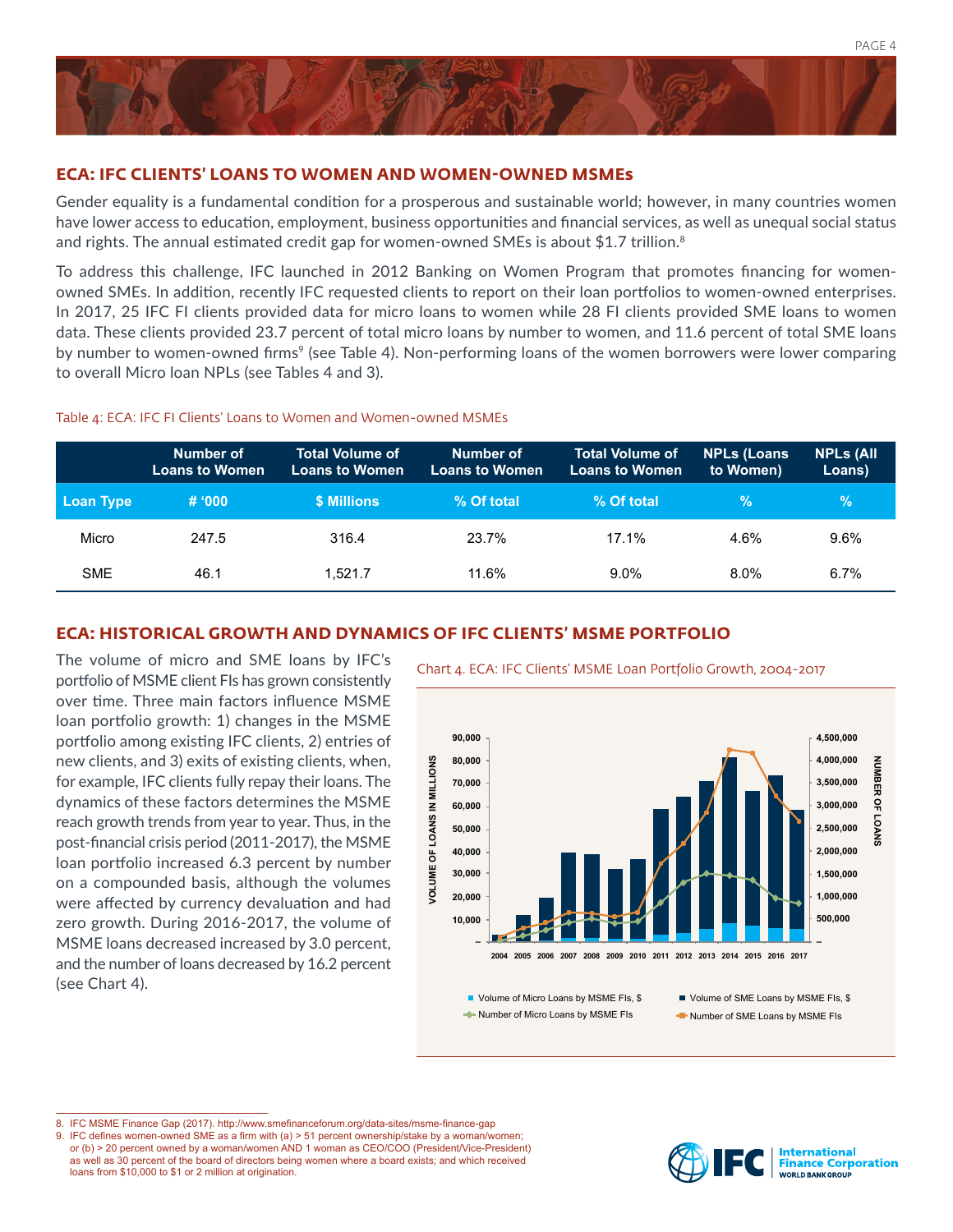## **ECA: FINANCIAL INCLUSION THROUGH DEPOSIT AND OTHER TRANSACTIONAL ACCOUNTS**

Universal financial access is one of the strategic development goals for the World Bank Group. Financial access may include loans, but can also simply mean someone has access to alternative financial channels (i.e. mobile banking, internet banking) or deposit/saving accounts. The growth of savings accounts is also important because deposits are a major funding source for deposit-taking institutions and a safe place for their clients to store cash.

In 2017, 34 clients reported 108.5 billion in liability accounts, which include current/transactional accounts, interest-bearing deposits, and e-money accounts. One year before, 44 clients reported \$117.6 billion in liability accounts.

Chart 5 demonstrates the distribution of the deposits and other transactional accounts by the type of the account owner. Individual and MSME accounts hold about 70.8 percent of the total deposits volume among SME focused engagements and 86.5 percent among micro engagements.

# **THE MSME FINANCE GAP AND OPPORTUNITIES FOR FIs TO ADDRESS CREDIT CONSTRAINTS**

The World Bank Group report, "MSME Finance Gap: Assessment of the Shortfalls and Opportunities in Financing Micro, Small and Medium Enterprises in Emerging Markets", estimates that in the developing economies surveyed, the potential demand for MSME finance is \$ 8.9 trillion. The finance gap attributable to formal MSMEs in developing countries is valued at \$5.2 trillion, which is equivalent to 19 percent of the gross domestic product (GDP) of the 128 countries. This in turn amounts to 1.4 times the current level of MSME lending to these countries.

Moreover, the study estimates that there are 65 million formal micro, small and medium enterprises that are credit constrained, representing 40 percent of all MSMEs in the 128 reviewed countries.

Regional analysis of potential MSME demand demonstrates that it is highest in the East Asia and The Pacific (EAP) region – with almost 58 percent of the total global potential demand (see Chart 6). This is mainly driven by the large demand and supply in China (\$4.4 trillion and \$2.5 trillion, respectively). The finance gap in Latin America and the Caribbean (LAC) is the second largest after the East Asia region, and is mainly driven by Brazil (\$0.6 trillion). India is another big contributor Chart 5. ECA: IFC Clients' Volume of Deposits and Other Transactional Accounts, 2017 (Average Volume Percentage Distribution)